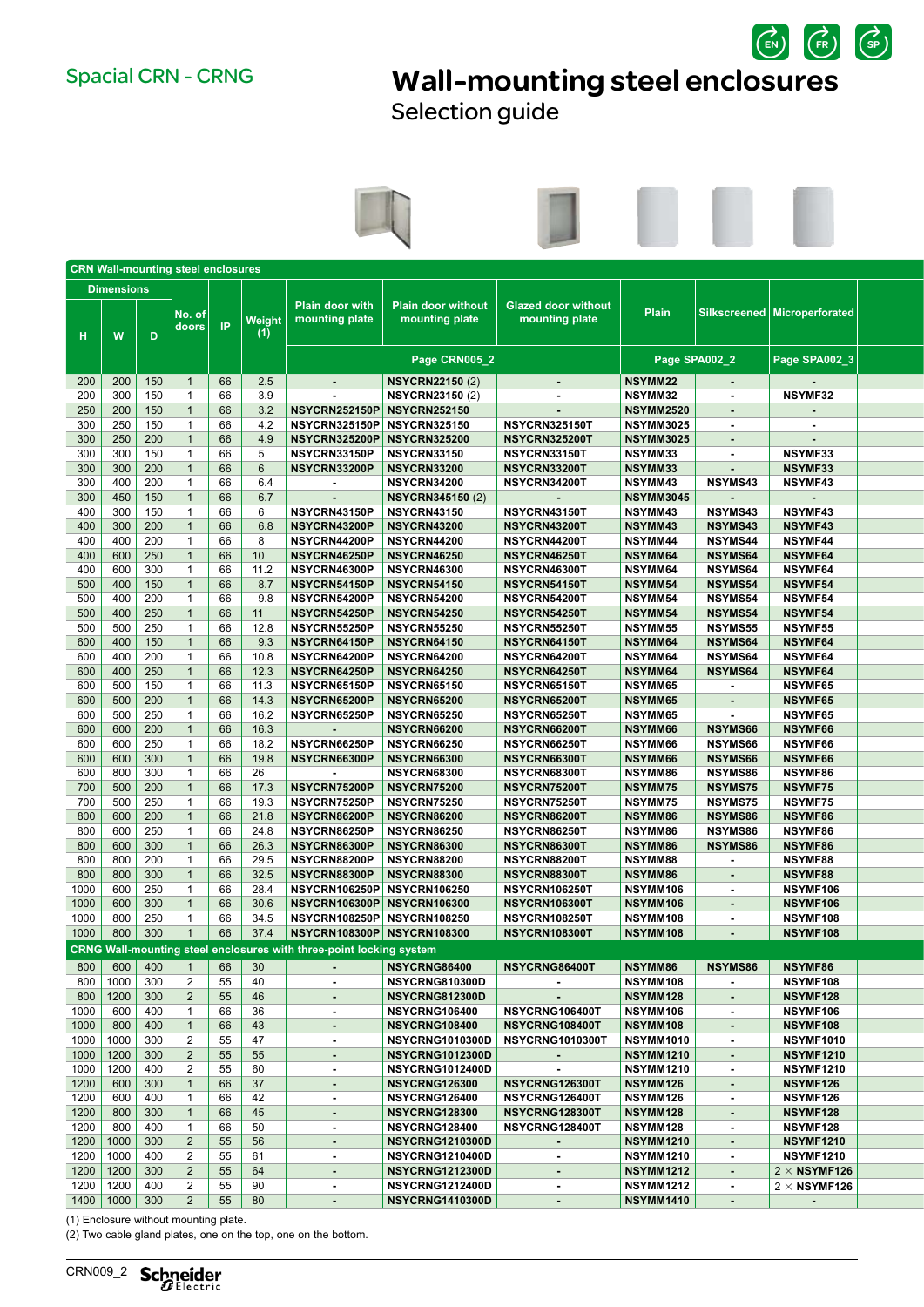## Spacial CRN - CRNG











|                     |         |                          |                             |                               | Cable entry    |                         |                               |                                 |                                           |  |  |  |
|---------------------|---------|--------------------------|-----------------------------|-------------------------------|----------------|-------------------------|-------------------------------|---------------------------------|-------------------------------------------|--|--|--|
| <b>Telequick</b>    |         | <b>Bakelite</b>          | <b>DIN rails</b><br>chassis | <b>Step slides</b>            | <b>Figure</b>  | <b>Type</b><br>of cable | Standard cable<br>gland plate | Insulated cable-<br>gland plate | Cable-gland<br>plate with<br>FL21 cut-out |  |  |  |
| Page SPA002_4       |         | Page SPA002_6            | Page SPA002_7               | Page SPA002 9                 |                | entry                   | Page CRN014_4                 | Page CRN014_3                   | Page CRN014_2                             |  |  |  |
|                     |         |                          |                             |                               | $\overline{1}$ | $\overline{0}$          | <b>NSYTLCRNO</b>              |                                 |                                           |  |  |  |
|                     |         | $\sim$                   |                             |                               |                | B                       |                               | $\sim$                          |                                           |  |  |  |
|                     |         | NSYMB32                  | $\sim$                      |                               | $\overline{1}$ | $\overline{0}$          | <b>NSYTLCRNB</b>              | $\sim$                          |                                           |  |  |  |
| $\sim$              |         | $\sim$                   | $\sim$                      | $\sim$                        | $\overline{1}$ |                         | <b>NSYTLCRNO</b>              | $\sim$                          | $\sim$                                    |  |  |  |
| <b>NSYMR3025</b>    |         | <b>NSYMB3025</b>         | $\sim$                      | $\sim$                        | $\overline{1}$ | A                       | <b>NSYTLCRNA</b>              | <b>NSYTSACRNA</b>               |                                           |  |  |  |
| <b>NSYMR3025</b>    |         | <b>NSYMB3025</b>         | $\sim$                      | <b>NSYSDCR200</b>             | $\overline{1}$ | $\mathsf{A}$            | <b>NSYTLCRNA</b>              | <b>NSYTSACRNA</b>               |                                           |  |  |  |
| NSYMR33             |         | NSYMB33                  | <b>NSYMD33</b>              |                               | $\overline{1}$ | B                       | <b>NSYTLCRNB</b>              | <b>NSYTSACRNB</b>               |                                           |  |  |  |
| NSYMR33             |         | NSYMB33                  | <b>NSYMD33</b>              | NSYSDCR200                    | $\overline{1}$ | B                       | <b>NSYTLCRNB</b>              | <b>NSYTSACRNB</b>               | $\sim$ 100 $\sim$                         |  |  |  |
| NSYMR34             |         | NSYMB43                  | $\sim$                      | <b>NSYSDCR200</b>             | $\overline{1}$ | C                       | <b>NSYTLCRNC</b>              | <b>NSYTSACRNC</b>               | <b>NSYTFL21CRNC</b>                       |  |  |  |
| $\sim$              |         | NSYMB43                  | $\sim$                      | $\sim$                        | $\mathbf{1}$   | $\overline{B}$          | <b>NSYTLCRNB</b>              | <b>NSYTSACRNB</b>               |                                           |  |  |  |
| NSYMR43             |         | NSYMB43                  | <b>NSYMD43</b>              | $\sim$                        | $\overline{1}$ | B                       | <b>NSYTLCRNB</b>              | <b>NSYTSACRNB</b>               | $\sim$                                    |  |  |  |
| NSYMR43             |         | <b>NSYMB43</b>           | <b>NSYMD43</b>              | NSYSDCR200                    | $\overline{1}$ | $\overline{B}$          | <b>NSYTLCRNB</b>              | <b>NSYTSACRNB</b>               |                                           |  |  |  |
| NSYMR44             |         | $\sim 100$               | $\sim$                      | <b>NSYSDCR200</b>             | $\mathbf{1}$   | C                       | <b>NSYTLCRNC</b>              | <b>NSYTSACRNC</b>               | <b>NSYTFL21CRNC</b>                       |  |  |  |
| NSYMR46             |         | <b>NSYMB64</b>           | $\sim$                      | <b>NSYSDCR250</b>             | $\overline{1}$ | D                       | <b>NSYTLCRND</b>              | <b>NSYTSACRND</b>               | <b>NSYTFL21CRND</b>                       |  |  |  |
| NSYMR46             |         | <b>NSYMB64</b>           | $\sim$ $-$                  | <b>NSYSDCR300</b>             | $\overline{1}$ | D                       | <b>NSYTLCRND</b>              | <b>NSYTSACRND</b>               |                                           |  |  |  |
| NSYMR54             |         | <b>NSYMB54</b>           | <b>NSYMD54</b>              | $\sim$                        | $\overline{2}$ | B                       | <b>NSYTLCRNB</b>              | <b>NSYTSACRNB</b>               |                                           |  |  |  |
| NSYMR54             |         | <b>NSYMB54</b>           | <b>NSYMD54</b>              | <b>NSYSDCR200</b>             | 2              | C                       | <b>NSYTLCRNC</b>              | <b>NSYTSACRNC</b>               | <b>NSYTFL21CRNC</b>                       |  |  |  |
| NSYMR54             |         | <b>NSYMB54</b>           | <b>NSYMD54</b>              | <b>NSYSDCR250</b>             | $\overline{2}$ | $\mathsf{C}$            | <b>NSYTLCRNC</b>              | <b>NSYTSACRNC</b>               | <b>NSYTFL21CRNC</b>                       |  |  |  |
| NSYMR55             |         | <b>Contract Contract</b> | $\sim 100$                  | <b>NSYSDCR250</b>             | 2              | D                       | <b>NSYTLCRND</b>              | <b>NSYTSACRND</b>               | <b>NSYTFL21CRND</b>                       |  |  |  |
| NSYMR64             |         | <b>NSYMB64</b>           | <b>NSYMD64</b>              | $\sim$                        | $\overline{2}$ | B                       | <b>NSYTLCRNB</b>              | <b>NSYTSACRNB</b>               |                                           |  |  |  |
| NSYMR64             |         | <b>NSYMB64</b>           | <b>NSYMD64</b>              | <b>NSYSDCR200</b>             | $\overline{2}$ | $\mathsf{C}$            | <b>NSYTLCRNC</b>              | <b>NSYTSACRNC</b>               | <b>NSYTFL21CRNC</b>                       |  |  |  |
| NSYMR64             |         | <b>NSYMB64</b>           | <b>NSYMD64</b>              | <b>NSYSDCR250</b>             | $\overline{2}$ | $\mathsf{C}$            | <b>NSYTLCRNC</b>              | <b>NSYTSACRNC</b>               | <b>NSYTFL21CRNC</b>                       |  |  |  |
| NSYMR65             |         | <b>NSYMB65</b>           | $\sim$                      | $\sim$                        | 2              | B                       | <b>NSYTLCRNB</b>              | <b>NSYTSACRNB</b>               |                                           |  |  |  |
| NSYMR65             |         | <b>NSYMB65</b>           | $\sim$                      | <b>NSYSDCR200</b>             | $\overline{2}$ | D                       | <b>NSYTLCRND</b>              | <b>NSYTSACRND</b>               | <b>NSYTFL21CRND</b>                       |  |  |  |
| NSYMR65             |         | <b>NSYMB65</b>           | $\sim$                      | <b>NSYSDCR250</b>             | $\overline{2}$ | D                       | <b>NSYTLCRND</b>              | <b>NSYTSACRND</b>               | <b>NSYTFL21CRND</b>                       |  |  |  |
| NSYMR66             |         | $\sim$                   | <b>NSYMD66</b>              | NSYSDCR200                    | 2              | D                       | <b>NSYTLCRND</b>              | <b>NSYTSACRND</b>               | NSYTFL21CRND                              |  |  |  |
| NSYMR66             |         | $\sim$                   | <b>NSYMD66</b>              | <b>NSYSDCR250</b>             | 2              | D                       | <b>NSYTLCRND</b>              | <b>NSYTSACRND</b>               | <b>NSYTFL21CRND</b>                       |  |  |  |
| <b>NSYMR66</b>      |         | $\sim$                   | <b>NSYMD66</b>              | NSYSDCR300                    | $\overline{2}$ | D                       | <b>NSYTLCRND</b>              | <b>NSYTSACRND</b>               | <b>NSYTFL21CRND</b>                       |  |  |  |
| NSYMR68             |         | $\sim$                   | $\sim$                      | <b>NSYSDCR300</b>             | $\overline{2}$ | E                       | <b>NSYTLCRNC (3</b>           | <b>NSYTSACRNC</b>               | <b>NSYTFL21CRNC</b>                       |  |  |  |
| NSYMR75             |         | <b>NSYMB75</b>           | <b>NSYMD75</b>              | <b>NSYSDCR200</b>             | $\overline{2}$ | D                       | <b>NSYTLCRND</b>              | <b>NSYTSACRND</b>               | NSYTFL21CRND                              |  |  |  |
| <b>NSYMR75</b>      |         | <b>NSYMB75</b>           | <b>NSYMD75</b>              | <b>NSYSDCR250</b>             | 2              | D                       | <b>NSYTLCRND</b>              | <b>NSYTSACRND</b>               | NSYTFL21CRND                              |  |  |  |
| NSYMR86             |         | NSYMB86                  | <b>NSYMD86</b>              | <b>NSYSDCR200</b>             | $\overline{2}$ | D                       | <b>NSYTLCRND</b>              | <b>NSYTSACRND</b>               | NSYTFL21CRND                              |  |  |  |
| NSYMR86             |         | NSYMB86                  | <b>NSYMD86</b>              | <b>NSYSDCR250</b>             | $\overline{2}$ | D                       | <b>NSYTLCRND</b>              | <b>NSYTSACRND</b>               | NSYTFL21CRND                              |  |  |  |
| NSYMR86             |         | NSYMB86                  | <b>NSYMD86</b>              | <b>NSYSDCR300</b>             | $\overline{2}$ | D                       | <b>NSYTLCRND</b>              | <b>NSYTSACRND</b>               | NSYTFL21CRND                              |  |  |  |
| NSYMR88             |         | $\sim$                   | $\sim$                      | <b>NSYSDCR200</b>             | 2              | E                       | <b>NSYTLCRNC (3)</b>          | <b>NSYTSACRNC (4)</b>           | <b>NSYTFL21CRNC</b>                       |  |  |  |
| NSYMR88             |         | $\sim$                   | $\sim$                      | NSYSDCR300                    | $\overline{2}$ | E                       | <b>NSYTLCRNC (3)</b>          | NSYTSACRNC (4)                  | <b>NSYTFL21CRNC</b>                       |  |  |  |
| NSYMR106            |         | NSYMB106                 | $\sim$                      | <b>NSYSDCR250</b>             | 2              | D                       | <b>NSYTLCRND</b>              | <b>NSYTSACRND</b>               | NSYTFL21CRND                              |  |  |  |
| NSYMR106            |         | NSYMB106                 | $\sim$                      | NSYSDCR300                    | $\overline{2}$ | D                       | <b>NSYTLCRND</b>              | <b>NSYTSACRND</b>               | NSYTFL21CRND                              |  |  |  |
| NSYMR108            |         | NSYMB108                 | NSYMD108                    | <b>NSYSDCR250</b>             | 2              | E                       | <b>NSYTLCRNC (3)</b>          | NSYTSACRNC (4)                  | <b>NSYTFL21CRNC</b>                       |  |  |  |
| NSYMR108            |         | NSYMB108                 | NSYMD108                    | <b>NSYSDCR300</b>             | $\overline{2}$ | E                       |                               | NSYTLCRNC (3)   NSYTSACRNC (4)  | <b>NSYTFL21CRNC</b>                       |  |  |  |
|                     |         |                          |                             |                               |                |                         |                               |                                 |                                           |  |  |  |
|                     | NSYMR86 | <b>NSYMB86</b>           |                             | NSYMD86 NSYSDCR400 3 G NSYTLG |                |                         |                               |                                 | <b>NSYTLG2FL</b>                          |  |  |  |
| NSYMR810            |         | $\sim$                   | $\sim$                      | <b>NSYSDCR300</b>             | $\overline{4}$ | G                       | <b>NSYTLE</b>                 | $\sim$                          | <b>NSYTLEFL</b>                           |  |  |  |
| $2 \times$ NSYMR86* |         | $\sim$ $-$               | $\sim$                      | NSYSDCR300**                  | $\overline{4}$ | G                       | <b>NSYTLE</b>                 | $\sim$                          | <b>NSYTLEFL</b>                           |  |  |  |
| NSYMR106            |         | <b>NSYMB106</b>          | $\sim$                      | <b>NSYSDCR400</b>             | $\mathbf{3}$   | G                       | <b>NSYTLG</b>                 | $\sim$                          | <b>NSYTLG2FL</b>                          |  |  |  |
|                     |         |                          |                             |                               |                | G                       |                               |                                 | <b>NSYTLDFL</b>                           |  |  |  |
| NSYMR108            |         | <b>NSYMB108</b>          | NSYMD108                    | <b>NSYSDCR400</b>             | $\mathbf{3}$   |                         | <b>NSYTLD</b>                 | $\sim$ $-$                      |                                           |  |  |  |
| <b>NSYMR1010</b>    |         | <b>NSYMB1210</b>         | $\sim$                      | <b>NSYSDCR300</b>             | $\overline{4}$ | G                       | <b>NSYTLE</b>                 | $\sim$                          | <b>NSYTLEFL</b>                           |  |  |  |
| <b>NSYMR1012</b>    |         | <b>NSYMB1210</b>         | $\sim$                      | NSYSDCR300**                  | $\overline{4}$ | G                       | <b>NSYTLE</b>                 | $\sim$                          | <b>NSYTLEFL</b>                           |  |  |  |
| <b>NSYMR1012</b>    |         | $\sim$                   | $\sim$                      | NSYSDCR400**                  | $\overline{4}$ | G                       | <b>NSYTLE</b>                 | $\sim$                          | <b>NSYTLEFL</b>                           |  |  |  |
| NSYMR126            |         | $\sim$ $-$               | $\sim$                      | <b>NSYSDCR300</b>             | $\mathbf{3}$   | G                       | <b>NSYTLG</b>                 | $\sim$ 100 $\pm$                | <b>NSYTLG2FL</b>                          |  |  |  |
| NSYMR126            |         | $\sim$                   | $\sim$                      | <b>NSYSDCR400</b>             | $\mathbf{3}$   | G                       | <b>NSYTLG</b>                 | $\sim$                          | <b>NSYTLG2FL</b>                          |  |  |  |
| NSYMR128            |         | $\sim$ $-$               | <b>NSYMD128</b>             | NSYSDCR300                    | $\mathbf{3}$   | G                       | <b>NSYTLD</b>                 | $\sim$                          | <b>NSYTLDFL</b>                           |  |  |  |
| NSYMR128            |         | $\sim$                   | <b>NSYMD128</b>             | <b>NSYSDCR400</b>             | $\overline{4}$ | G                       | <b>NSYTLD</b>                 | $\sim$                          | <b>NSYTLDFL</b>                           |  |  |  |

1400 1000 300 2 55 80 **- NSYCRNG1410300D - NSYMM1410 - - NSYMR1410 - - NSYSDCR300** 4 G **NSYTLE - NSYTLEFL**

 1000 300 2 55 56 **- NSYCRNG1210300D - NSYMM1210 - NSYMF1210 NSYMR1210 NSYMB1210 - NSYSDCR300** 4 G **NSYTLE - NSYTLEFL** 1000 400 2 55 61 **- NSYCRNG1210400D - NSYMM1210 - NSYMF1210 NSYMR1210 NSYMB1210 - NSYSDCR400** 4 G **NSYTLE - NSYTLEFL** 1200 300 2 55 64 **- NSYCRNG1212300D - NSYMM1212 -** 2  **NSYMF126** 2 **NSYMR126 - - NSYSDCR300\*\*** 4 G **NSYTLE - NSYTLEFL** 1200 400 2 55 90 **- NSYCRNG1212400D - NSYMM1212 -** 2  **NSYMF126** 2 **NSYMR126 - - NSYSDCR400\*\*** 4 G **NSYTLE - NSYTLEFL**

(4) For flange openings type E, two NSYTSACRNC are required. **The Contact of the Contact Contact and Standard Contact Contact Contact Contact Contact Contact Contact Contact Contact Contact Contact Contact Contact Contact** 

(3) With two holes. **Example 20 and 10 year of the COVID-MENT COVID-MENT COVID-MENT COVID-MENT COVID-MENT COVID-MENT COVID-MENT COVID-MENT COVID-MENT COVID-MENT COVID-MENT COVID-MENT COVID-MENT COVID-MENT COVID-MENT COVID-**

ref. **NSYSDRSDCR300** (D300) or **NSYSDRSDCR400** (D400). réf. **NSYSDRSDCR300**(P300) ou **NSYSDRSDCR400** (P400). (P300) o **NSYSDRSDCR400** (P400).

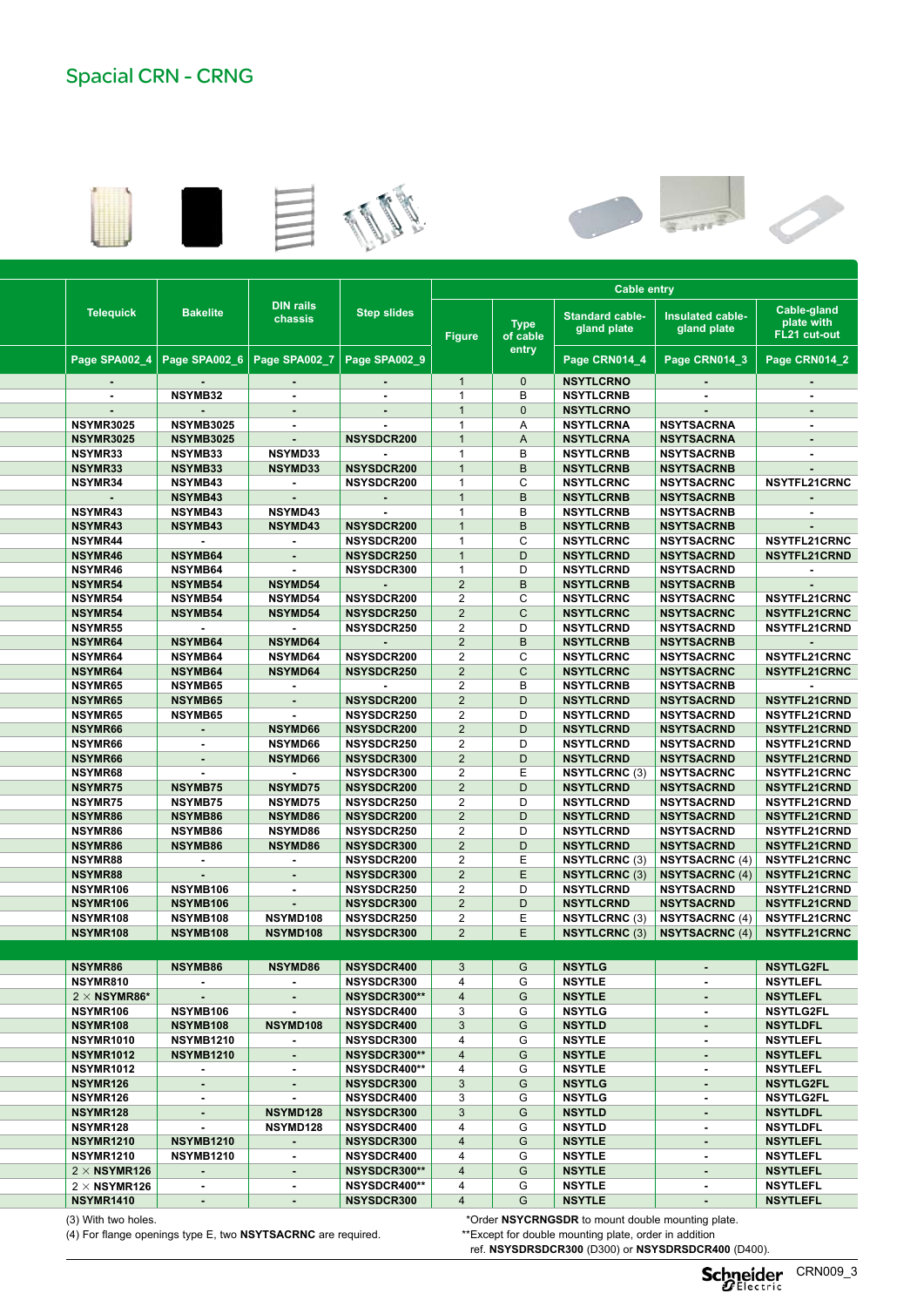## Spacial CRN - CRNG **Wall-mounting steel enclosures**

Selection guide



|                                                                   |                                            |                                  |                        | <b>CRN Wall-mounting steel enclosures</b> |                                                 |                                            |                                                  |                                                        |                                    |                                      |                                  |                               |  |
|-------------------------------------------------------------------|--------------------------------------------|----------------------------------|------------------------|-------------------------------------------|-------------------------------------------------|--------------------------------------------|--------------------------------------------------|--------------------------------------------------------|------------------------------------|--------------------------------------|----------------------------------|-------------------------------|--|
|                                                                   | <b>Dimensions</b>                          |                                  |                        |                                           | <b>Electric distribution</b>                    |                                            |                                                  |                                                        |                                    |                                      |                                  | <b>Electronic and network</b> |  |
| $\mathbf{H}$                                                      | W<br>$\overline{D}$                        | No. of I                         | doors <b>IP</b>        | Weight<br>(1)                             | <b>DLA</b> insulated<br>distribution<br>chassis | <b>DL</b> metal<br>distribution<br>chassis | <b>DLM</b> metal<br>distribution<br>chassis      | Plain<br>cover plate                                   | <b>Mounting</b><br>plate           | <b>Blanking</b><br>plate             | Fixed<br>19" rack                | <b>Swing</b><br>19" rack      |  |
|                                                                   |                                            |                                  |                        |                                           | Page                                            | Page                                       | Page SPA008_2                                    | Page                                                   |                                    | Page                                 | Page                             | Page                          |  |
|                                                                   |                                            |                                  |                        |                                           | <b>PLM010 2</b>                                 | <b>SPA008 3</b>                            |                                                  | <b>SPA008 5</b>                                        |                                    | <b>SPA008 4</b>                      | <b>VDM 002 2</b>                 | <b>VDM_002_2</b>              |  |
|                                                                   | $200$   200   150                          | $\overline{1}$                   | $\vert 66 \vert$<br>66 | 2.5                                       | $\sim 100$ km s $^{-1}$                         | $\sim 100$ km s $^{-1}$                    | <b>Contract Contract</b>                         | $\sim 10^{-10}$                                        | <b>Contract</b>                    | <b>Contract</b>                      | $\sim 100$                       | <b>Service</b>                |  |
| 200<br>250                                                        | 300<br>150<br>200<br>150                   | $\overline{1}$<br>$\overline{1}$ | 66                     | 3.9<br>3.2                                | $\sim$ $\sim$<br>$\sim 100$                     | $\sim 100$<br>$\sim 100$                   | $\sim$ $-$<br>$\sim 10^{-1}$                     | $\sim$<br>$\sim$                                       | <b>Contract</b><br>$\sim 10^{-1}$  | $\sim 10^{-11}$<br>$\sim 10^{-1}$    | $\sim 100$<br>$\sim 100$         | $\sim$<br>$\sim$              |  |
| 300                                                               | 250<br>150                                 | $\overline{1}$                   | 66                     | 4.2                                       | <b>NSYDLPLM18</b>                               | NSYDLCR18                                  | $\sim$                                           | $\sim$                                                 | <b>Contract Contract</b>           | $\sim 10^{-11}$                      | $\sim 10^{-1}$                   | $\sim$                        |  |
| 300                                                               | 250<br>200                                 | $\overline{1}$                   | 66                     | 4.9                                       | NSYDLPLM18                                      | NSYDLCR18                                  | $\sim$                                           | $\sim$                                                 | $\sim$ $\sim$                      | $\sim 10^{-11}$                      | $\sim 10^{-1}$                   | $\sim 100$                    |  |
| 300                                                               | 300<br>150                                 | $\overline{1}$                   | 66                     | 5                                         | $\sim$                                          | $\sim 10^{-1}$                             | $\sim$                                           | $\sim$                                                 | $\sim 100$                         | $\sim$                               | $\sim 10^{-1}$                   | $\sim$                        |  |
| 300                                                               | 300<br>200                                 | $\overline{1}$                   | 66                     | 6                                         | $\sim$ $\sim$                                   | $\sim 10^{-1}$                             | $\sim$                                           | $\sim$                                                 | $\sim$ $\sim$                      | $\sim$                               | $\sim 10^{-1}$                   | $\sim$                        |  |
| 300                                                               | 200<br>400                                 | $\overline{1}$                   | 66                     | 6.4                                       | $\sim$                                          | $\sim$                                     | $\sim$                                           | $\sim$                                                 | $\sim$                             | $\sim$                               | $\sim 10^{-1}$                   | $\sim$                        |  |
| 300                                                               | 150<br>450                                 | $\mathbf{1}$                     | 66                     | 6.7                                       | $\sim$ 10 $\pm$                                 | $\sim 10^{-1}$                             | $\sim$                                           | $\sim$                                                 |                                    | $\sim$                               | $\sim 10^{-1}$                   | $\sim$                        |  |
| 400                                                               | 300<br>150                                 | $\overline{1}$                   | 66                     | 6                                         | NSYDLA24                                        | NSYDLCR24/<br>NSYDLCR36                    | NSYDLM24                                         | NSYCTL300DLM NSYPMP300DLM                              |                                    | <b>NSYATP72G</b>                     | $\sim$                           | $\sim$                        |  |
| 400                                                               | 300<br>200                                 | $\overline{1}$                   | 66                     | 6.8                                       | NSYDLA24                                        | NSYDLCR24* (2)/<br>NSYDLCR36* (2)          | NSYDLM24                                         | NSYCTL300DLM NSYPMP300DLM                              |                                    | NSYATP72G                            | $\sim 10^{-1}$                   | $\sim$                        |  |
| 400                                                               | 400<br>200                                 | $\overline{1}$                   | 66                     | 8                                         | $\sim 100$                                      | <b>Contract Contract</b>                   | <b>Contract</b>                                  | $\sim$ 100 $\mu$                                       | <b>Contract</b>                    | $\sim$                               | <b>Contract</b>                  | <b>Contract</b>               |  |
| 400                                                               | 250<br>600                                 | $\overline{1}$                   | 66                     | 10                                        | <b>Contract</b>                                 | <b>Contract</b>                            | <b>Section</b>                                   | $\sim 100$                                             | <b>Contract Contract</b>           | <b>Section</b>                       | <b>NSYVDM8UF</b>                 | <b>NSYVDM7UP</b>              |  |
| 400                                                               | 600<br>300                                 | $\overline{1}$                   | 66                     | 11.2                                      | $\sim$ 100 $\pm$                                | <b>Contract</b>                            | $\sim$                                           | $\sim$                                                 | <b>Contract</b>                    | $\sim$                               | NSYVDM8UF                        | <b>NSYVDM7UP</b>              |  |
| 500                                                               | 400<br>150                                 | $\overline{1}$                   | 66                     | 8.7                                       | <b>NSYDLA48</b>                                 | <b>NSYDLCR48</b>                           | <b>NSYDLM48</b>                                  | NSYCTL400DLM NSYPMP400DLM                              |                                    | NSYATP72G                            | $\sim 100$                       | $\sim$                        |  |
| 500                                                               | 400<br>200                                 | $\overline{1}$                   | 66                     | 9.8                                       | <b>NSYDLA48</b>                                 | NSYDLCR48* (2)                             | <b>NSYDLM48</b>                                  | NSYCTL400DLM NSYPMP400DLM                              |                                    | <b>NSYATP72G</b>                     | $\sim 10^{-1}$                   | $\sim$                        |  |
| 500                                                               | 250<br>400                                 | $\overline{1}$                   | 66                     | 11                                        | NSYDLA48                                        | $\sim 10^{-1}$                             | NSYDLM48                                         | NSYCTL400DLM NSYPMP400DLM                              |                                    | <b>NSYATP72G</b>                     | $\sim 100$                       | $\sim$                        |  |
| 500                                                               | 250<br>500                                 | $\overline{1}$                   | 66                     | 12.8                                      | $\sim$                                          | $\sim 100$                                 | $\sim 100$                                       | $\sim$                                                 | <b>Contract</b>                    | $\sim 100$                           | $\sim 10^{-1}$                   | $\sim$                        |  |
| 600                                                               | 150<br>400                                 | $\overline{1}$                   | 66 <br>66              | 9.3                                       | NSYDLA48P                                       | NSYDLCR64                                  | NSYDLM48P                                        | NSYCTL400DLM NSYPMP400DLM                              |                                    | NSYATP72G                            | $\sim 10^{-1}$                   | $\sim$                        |  |
| 600<br>600                                                        | 400<br>200<br>250<br>400                   | $\overline{1}$                   | 66                     | 10.8<br>12.3                              | <b>NSYDLA48P</b><br><b>NSYDLA48P</b>            | <b>NSYDLCR64</b>                           | <b>NSYDLM48P</b><br>NSYDLM48P                    | NSYCTL400DLM NSYPMP400DLM<br>NSYCTL400DLM NSYPMP400DLM |                                    | <b>NSYATP72G</b><br><b>NSYATP72G</b> | $\sim 10^{-1}$                   | $\sim$                        |  |
| 600                                                               | 500<br>150                                 | $\overline{1}$<br>$\overline{1}$ | 66                     | 11.3                                      | $\sim$                                          | $\sim 100$<br>NSYDLCR88                    | $\sim$                                           | $\sim$                                                 | $\sim$                             | $\sim$                               | $\sim 10^{-1}$<br>$\sim 10^{-1}$ | $\sim$                        |  |
| 600                                                               | 500<br>200                                 | $\mathbf{1}$                     | 66                     | 14.3                                      | $\sim 100$                                      | <b>NSYDLCR88</b>                           | $\sim 100$                                       | <b>Contract</b>                                        | $\sim 100$                         | $\sim 100$                           | $\sim 10^{-1}$                   | $\sim 10^{-11}$               |  |
| 600                                                               | 500<br>250                                 | $\overline{1}$                   | 66                     | 16.2                                      | $\sim$                                          | $\sim 10^{-1}$                             | $\sim$                                           | $\sim$ $-$                                             | $\sim 100$                         | $\sim$                               | <b>Contract</b>                  | $\sim$                        |  |
| 600                                                               | 200<br>600                                 | $\mathbf{1}$                     | 66                     | 16.3                                      | $\sim 100$                                      | $\sim 100$                                 | NSYDLM84P                                        | NSYCTL600DLM NSYPMP600DLM                              |                                    | <b>NSYATP72G</b>                     | NSYVDM12UF                       | NSYVDM11UP                    |  |
| 600                                                               | 600<br>250                                 | $\overline{1}$                   | 66                     | 18.2                                      | $\sim 100$                                      | $\sim 10^{-1}$                             | NSYDLM84P                                        | NSYCTL600DLM NSYPMP600DLM                              |                                    | <b>NSYATP72G</b>                     | NSYVDM12UF                       | <b>NSYVDM11UP</b>             |  |
| 600                                                               | 600<br>300                                 | $\overline{1}$                   | $\Big  66$             | 19.8                                      | <b>Contract</b>                                 | $\sim 1000$                                | NSYDLM84P                                        | NSYCTL600DLM NSYPMP600DLM                              |                                    | <b>NSYATP72G</b>                     | NSYVDM12UF                       | NSYVDM11UP                    |  |
| 600                                                               | 800<br>300                                 | $\overline{1}$                   | 66                     | 26                                        | $\sim$                                          | <b>Contract Contract</b>                   | <b>Contract</b>                                  | <b>Contract</b>                                        | <b>Contract</b>                    | $\sim 100$                           | <b>Contract Contract</b>         | <b>Contract Contract</b>      |  |
| 700                                                               | 500<br>200                                 | $\overline{1}$                   | 66                     | 17.3                                      | NSYDLA66/NSYDLA88                               | NSYDLCR110                                 | NSYDLM66/NSYDLM88                                | NSYCTL500DLM NSYPMP500DLM                              |                                    | <b>NSYATP72G</b>                     | <b>Contract</b>                  | <b>Contract</b>               |  |
| 700                                                               | 500<br>250                                 | $\overline{1}$                   | 66                     | 19.3                                      | NSYDLA66/NSYDLA88                               | <b>Contract</b>                            | NSYDLM66/NSYDLM88                                | NSYCTL500DLM NSYPMP500DLM                              |                                    | <b>NSYATP72G</b>                     | <b>Contractor</b>                | <b>Contract Contract</b>      |  |
| 800                                                               | 200<br>600                                 | $\overline{1}$                   | $ 66\rangle$           | 21.8                                      | NSYDLA84/NSYDLA112                              | NSYDLCR135                                 | NSYDLM84/NSYDLM112                               | NSYCTL600DLM NSYPMP600DLM                              |                                    | <b>NSYATP72G</b>                     | NSYVDM17UF                       | <b>Service</b>                |  |
| 800                                                               | 250<br>600                                 | $\overline{1}$                   | 66                     | 24.8                                      | NSYDLA84/NSYDLA112                              | <b>Contract Contract</b>                   | NSYDLM84/NSYDLM112                               | NSYCTL600DLM NSYPMP600DLM                              |                                    | NSYATP72G                            | <b>NSYVDM17UF</b>                | <b>NSYVDM16UP</b>             |  |
| 800                                                               | 300<br>600                                 | $\overline{1}$                   | $\Big  66$             | 26.3                                      | NSYDLA84/NSYDLA112                              | $\sim 100$                                 | NSYDLM84/NSYDLM112                               | NSYCTL600DLM NSYPMP600DLM                              |                                    | <b>NSYATP72G</b>                     | NSYVDM17UF                       | NSYVDM16UP                    |  |
| 800                                                               | 200<br>800                                 | $\overline{1}$                   | 66                     | 29.5                                      | $\sim$                                          | $\sim 10^{-11}$                            | $\sim$                                           | $\sim 10^{-11}$                                        | <b>Contract</b>                    | $\sim$ 100 $\pm$                     | $\sim 100$                       | $\sim$                        |  |
| 800                                                               | 800 300                                    | $\overline{1}$                   | 66                     | 32.5                                      | $\sim 10^{-1}$                                  | $\sim 100$                                 | $\sim 10^{-1}$                                   | $\sim$                                                 | $\sim$ $\sim$                      | $\sim$                               | $\sim 10^{-1}$                   | $\sim 10^{-11}$               |  |
| 1000                                                              | 600<br>250                                 | $\overline{1}$                   | 66                     | 28.4                                      | $\sim$                                          | $\sim$                                     | NSYDLM168                                        | NSYCTL600DLM NSYPMP600DLM                              |                                    | <b>NSYATP72G</b>                     | NSYVDM21UF                       | <b>NSYVDM20UP</b>             |  |
| 1000                                                              | $600 \mid 300$                             | $\overline{1}$                   | 66                     | 30.6                                      | $\sim$                                          | $\sim 10^{-1}$                             | NSYDLM168                                        | NSYCTL600DLM NSYPMP600DLM                              |                                    | <b>NSYATP72G</b>                     | <b>NSYVDM21UF</b>                | NSYVDM20UP                    |  |
| 1000                                                              | 800 250                                    | $\overline{1}$                   | 66                     | 34.5                                      | NSYDLA234                                       | $\sim 10^{-1}$                             | <b>NSYDLM240</b>                                 | NSYCTL800DLM NSYPMP800DLM                              |                                    | <b>NSYATP72G</b>                     | $\sim 100$                       | NSYVDM20U8P                   |  |
|                                                                   | $1000$ 800 300                             | $\overline{1}$                   | $\vert 66 \vert$       | 37.4                                      | NSYDLA234                                       | $\sim 10^{-1}$                             | NSYDLM240                                        | NSYCTL800DLM NSYPMP800DLM                              |                                    | <b>NSYATP72G</b>                     | $\sim 100$                       | NSYVDM20U8P                   |  |
|                                                                   | <b>CRNG Wall-mounting steel enclosures</b> |                                  |                        |                                           |                                                 |                                            |                                                  |                                                        |                                    |                                      |                                  |                               |  |
|                                                                   | 800 600 400                                | $\overline{1}$                   | $ 66\rangle$           | 30                                        | NSYDLA84/NSYDLA112                              | $\sim 10^{-11}$                            | NSYDLM84/NSYDLM112   NSYCTL600DLM   NSYPMP600DLM |                                                        |                                    | <b>NSYATP72G</b>                     | NSYVDM17UF                       | NSYVDM16UP                    |  |
|                                                                   | 800 1000 300<br>800 1200 300               | $\overline{2}$                   | 55                     | 40                                        | $\sim$                                          | $\sim 10^{-11}$                            | <b>Contract</b>                                  | $\sim$                                                 | <b>Contract</b>                    | $\sim 10^{-11}$                      | $\sim 100$                       | $\sim$                        |  |
|                                                                   |                                            | $\overline{2}$                   | 55                     | 46                                        | $\sim$                                          | $\sim 10^{-11}$                            | $\sim 100$                                       | $\sim 10^{-1}$                                         | $\sim 100$                         | <b>Contract</b>                      | $\sim 100$                       | <b>Contract</b>               |  |
| $\frac{1000}{1000}$                                               | 400<br>600                                 | $\overline{1}$                   | 66                     | 36                                        | $\sim$                                          | $\sim 10^{-1}$                             | NSYDLM168                                        | NSYCTL600DLM NSYPMP600DLM                              |                                    | <b>NSYATP72G</b>                     | NSYVDM21UF                       | <b>NSYVDM20UP</b>             |  |
|                                                                   | 800<br>400                                 | $\overline{1}$                   | 66                     | 43                                        | NSYDLA234                                       | $\sim$                                     | NSYDLM240                                        | NSYCTL800DLM NSYPMP800DLM                              |                                    | NSYATP72G                            | $\sim 10^{-1}$                   | NSYVDM20U8P                   |  |
| $\begin{array}{ c c }\n\hline\n1000 \\ \hline\n1000\n\end{array}$ | 300<br>1000                                | $\overline{2}$                   | 55                     | 47                                        | $\sim$                                          | $\sim 10^{-1}$                             | $\sim 10^{-1}$                                   | $\sim$                                                 | $\sim$ $-$                         | $\sim 10$                            | $\sim 100$                       | $\sim 10^{-11}$               |  |
|                                                                   | 1200   300                                 | $\overline{2}$                   | 55                     | 55                                        | $\sim$                                          | $\sim$                                     | $\sim 10^{-1}$                                   | $\sim 10$                                              | $\sim 10^{-1}$                     | $\sim 10^{-1}$                       | $\sim 10^{-1}$                   | $\sim 10^{-1}$                |  |
| $\frac{1000}{1000}$                                               | 400<br>1200                                | $\overline{2}$                   | 55                     | 60                                        | $\sim$                                          | $\sim$                                     | $\sim 10^{-1}$                                   | $\sim$                                                 | $\sim 100$                         | $\sim$                               | $\sim 100$                       | $\sim$                        |  |
| $\boxed{1200}$                                                    | 300<br>600                                 | $\overline{1}$                   | 66                     | 37                                        | $\sim 10^{-1}$                                  | $\sim 10^{-1}$                             | $\sim$                                           | $\sim 100$                                             | $\sim 10^{-11}$                    | $\sim 100$                           | $\sim 10^{-1}$                   | $\sim 100$                    |  |
| 1200                                                              | 400<br>600                                 | $\overline{1}$                   | 66                     | 42                                        | $\sim 10^{-1}$                                  | $\sim 10^{-1}$                             | $\sim 10^{-1}$                                   | $\sim 10^{-1}$                                         | $\sim 100$                         | $\sim$                               | $\sim 10^{-11}$                  | $\sim 10^{-11}$               |  |
| 1200                                                              | 800<br>300                                 | $\overline{1}$                   | 66                     | 45                                        | $\sim 10^{-1}$                                  | $\sim 10^{-1}$                             | $\sim 10^{-11}$                                  | $\sim 10$                                              | $\sim 10^{-11}$                    | $\sim$                               | $\sim 10^{-1}$                   | NSYVDM25U8P                   |  |
| 1200                                                              | 400<br>800                                 | $\overline{1}$                   | 66                     | 50                                        | $\sim 10^{-11}$                                 | $\sim$                                     | $\sim 10^{-1}$                                   | $\sim$                                                 | $\sim 10^{-1}$                     | $\sim$                               | $\sim 100$                       | NSYVDM25U8P                   |  |
| $1200$                                                            | 300<br>1000                                | $\overline{2}$                   | 55                     | 56                                        | $\sim 10^{-11}$                                 | <b>Contract</b>                            | <b>Service</b>                                   | $\sim 100$                                             | <b>Contract Contract</b>           | <b>Contract</b>                      | $\sim 100$                       | $\sim 100$                    |  |
| 1200<br>$1200$                                                    | 400<br>1000                                | $\overline{2}$                   | 55                     | 61<br>64                                  | $\sim 10^{-11}$                                 | $\sim 10^{-11}$                            | <b>Contract Contract</b>                         | $\sim$ $-$                                             | $\sim 100$                         | $\sim 10^{-11}$                      | $\sim 100$                       | $\sim$ $-$                    |  |
| 1200                                                              | 300<br>1200<br>400<br>1200                 | $\overline{2}$<br>$\overline{2}$ | 55<br>55               | 90                                        | $\sim 10^{-1}$<br>$\sim$ $\sim$                 | $\sim 10^{-11}$                            | <b>Contract</b><br><b>Contract</b>               | $\sim 100$                                             | <b>Contract</b><br><b>Contract</b> | <b>Contract</b>                      | $\sim 100$<br><b>Contract</b>    | $\sim 100$<br>$\sim$          |  |
|                                                                   | 1400 1000 300                              | $\overline{2}$                   | $\vert 55 \vert$       | 80                                        | $\sim 10^{-1}$                                  | $\sim$<br>$\sim 10^{-11}$                  | $\sim 100$                                       | $\sim$<br>$\sim 10$                                    | $\sim 10^{-11}$                    | $\sim$<br>$\sim 10^{-10}$            | $\sim 10^{-1}$                   | $\sim 10^{-11}$               |  |
|                                                                   |                                            |                                  |                        |                                           |                                                 |                                            |                                                  |                                                        |                                    |                                      |                                  |                               |  |

(1) Enclosure without mounting plate.

(2) To be coupled in 200 mm depth enclosure, the lifting bracket ref. NSYEX608 must be ordered separately.